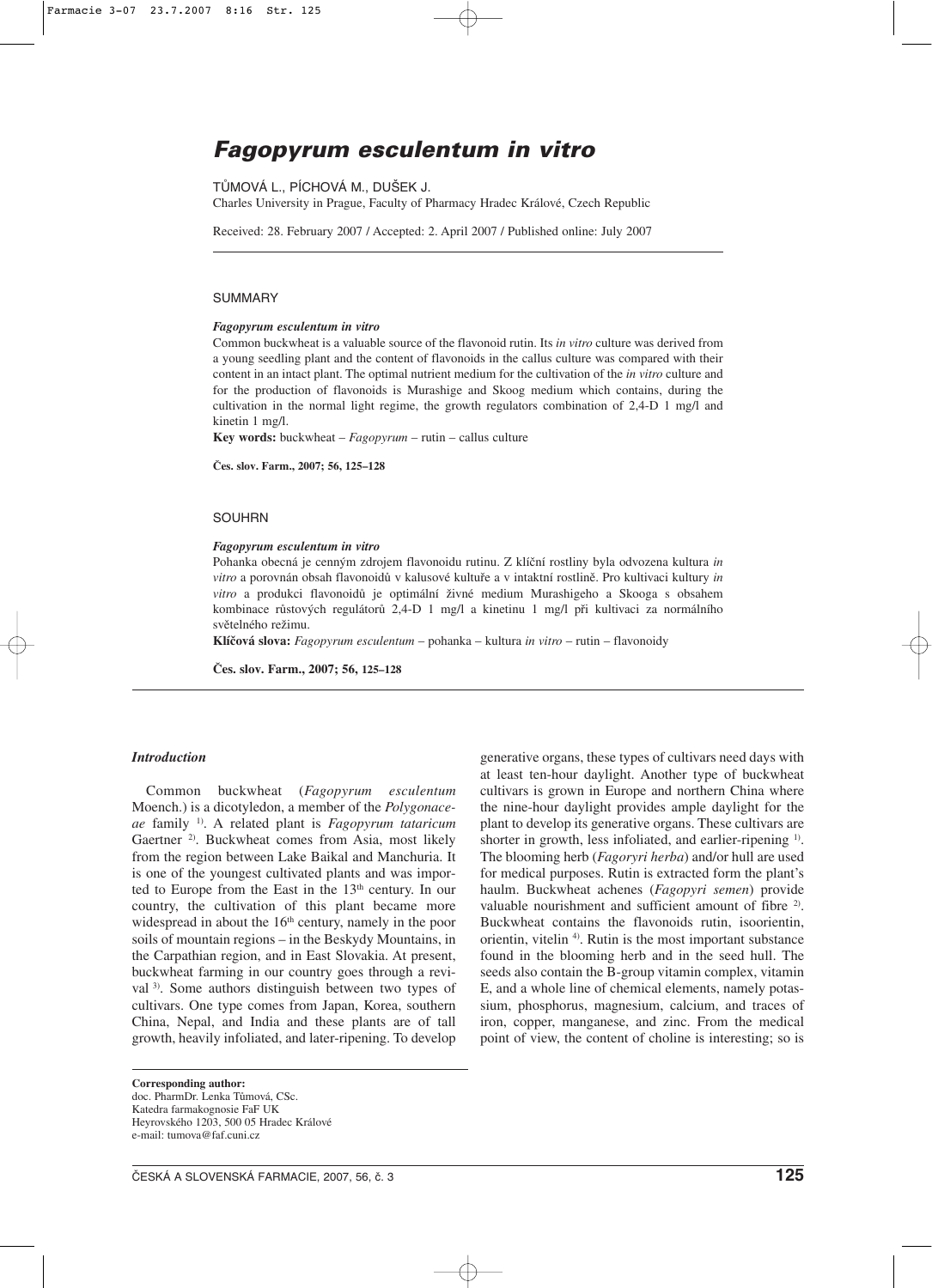the fact that the buckwheat achenes contain many proteins of full value. Fagopyrin present in buckwheat causes oversensitivity to light <sup>2)</sup>. The protein content in the buckwheat seeds amounts to 10–14 %, the starch content is 55–70 %, the seed oiliness is 1.5–3.7 %, and the total fibre content in seeds is 3.4–5.2 %. The linolic acid content 5) is relevant among the content of several olefinic fatty acids. Buckwheat lipids contain 0.2 % of physiologically active plant sterols: sitosterol and compesterol 6). Rutin, 2-epicatechin, hyperosid, and quercetin are the most important phenolic substances found in the hull and in buckwheat flour <sup>7)</sup>.

Buckwheat is also a source of selenium. The selenium content in buckwheat seeds was increased by approximately 8.5 % after selenium solution had been applied to leaves during the blooming period. This method could make buckwheat a rich source of selenium and a useful material to enrich food industry products  $8$ .

Buckwheat haulm is administered to increase blood vessel walls' strength and elasticity. It is utilized in the treatment of varicose veins, hemorrhoids, venous ulcerations, in cases of vascular deficiencies of the limbs which are characterized by the appearance of red capillary blood vessels, and as prevention against blood vessel rapture (for instance, sudden brain stroke prevention). Medicine utilizes the buckwheat achenes to lower the blood cholesterol level, to treat bowel ailments, and during organism detoxification <sup>2)</sup>. Buckwheat is used to curb arthritis  $4$  and strengthens the immune system <sup>9)</sup>. Buckwheat is one of the staples to eat during pregnancy; consuming buckwheat is also recommended to people who suffer from diabetes since it contains no gluten, and is suitable for celiac patients. Buckwheat consumption protects against heart diseases as it decreases LDL cholesterol and increases HDL cholesterol <sup>10)</sup>.

The study aimed to derive a callus culture *Fagopyrum esculentum*, find ideal conditions for the culture's growth in *in vitro* culture, and compare the content of flavonoids in the buckwheat herb with the content of flavonoids in the callus culture. To carry out the experiment, the authors used the callus culture which was derived from the root parts of young seedlings of the *Fagopyrum esculentum* plants in the  $3<sup>rd</sup>-10<sup>th</sup>$  passage.

# EXPERIMENTAL PART

#### *Materials and methods*

The tissue culture was derived from the root parts of young seedlings of the *Fagopyrum esculentum* plants. Before cultivation, seeds were sterilized on the surface. After sterilization, the seeds were individually transferred into Erlenmayer flasks containing Murashige and Skoog (MS) culture medium 11) into which agar and the growth regulator 2,4-dichloro-phenoxyacetic acid in a concentration of 1.0 mg/l were added. The cultivation took its course at a temperature of 25 °C, during the normal light regime, which is 16 hours of light and 8 hours of darkness. Callus formed from the young seedlings was transferred to a paper bridge placed inside a sterile Erlenmayer flask

with MS medium supplemented with the 2,4 D growth regulator of a 1.0 mg/l concentration. The cultivation of the culture continued under these conditions until the 3rd passage. Starting with the 3<sup>rd</sup> passage, the MS culture medium was enriched with the following growth regulators: 6-benzyl amino purin (BAP) in concentrations of 0.1, 1, 10 mg/l;  $\alpha$ -naphthalene acetic acid ( $\alpha$ -NAA), 0.1, 1, 10 mg/l; 2,4 dichloro-phenoxy-acetic acid (2,4 D), 0.1, 1 mg/l; a combination of growth regulators: 2,4 D 0.1 and 6-furfurylaminopurin (K), 0.1 mg/l; 2,4 D 0.1 and 6-furfurylaminopurin 1 mg/l; 2,4 D 1 and 6-furfurylaminopurin 0.1 mg/l; 2,4 D 1 and 6-furfurylaminopurin 1 mg/l.

The culture was allowed to grow for 5 weeks at 25 °C under different light conditions – daylight photoperiod (16 hr daylight and 8 hr darkness), in darkness when the culture was blocked from light during the entire growth period, and in light when the culture was continuously exposed to light coming from a 100 W light fixture suspended 1 m over the culture. After 5 weeks of cultivation, the calluses which had developed were weighed and the growth was evaluated – the growth factor R was utilized <sup>12)</sup>.

#### *Analyses*

A spectrophotometer was used, in accordance with PhB 97, to determine the content of flavonoids 13). The dried calluses were turned to powder state before the determination process could begin.

## RESULTS AND DISCUSSION

When cultivating plant cultures *in vitro*, it is very important to select a suitable culture medium which offers the optimal combination and concentration of growth regulators. It is also necessary to set the growth conditions (light, temperature, pH) and adhere to aseptic principles during work.



*Fig. 1. Growth factors of Fagopyrum esculentum callus culture on MS medium supplemented with various growth regulators and under various light conditions*

Kalini et al. pointed out the interrelations between the callus growth intensity and the size of the explant. The authors discovered that the larger the explant in size, the more varied composition of cells. The growth intensity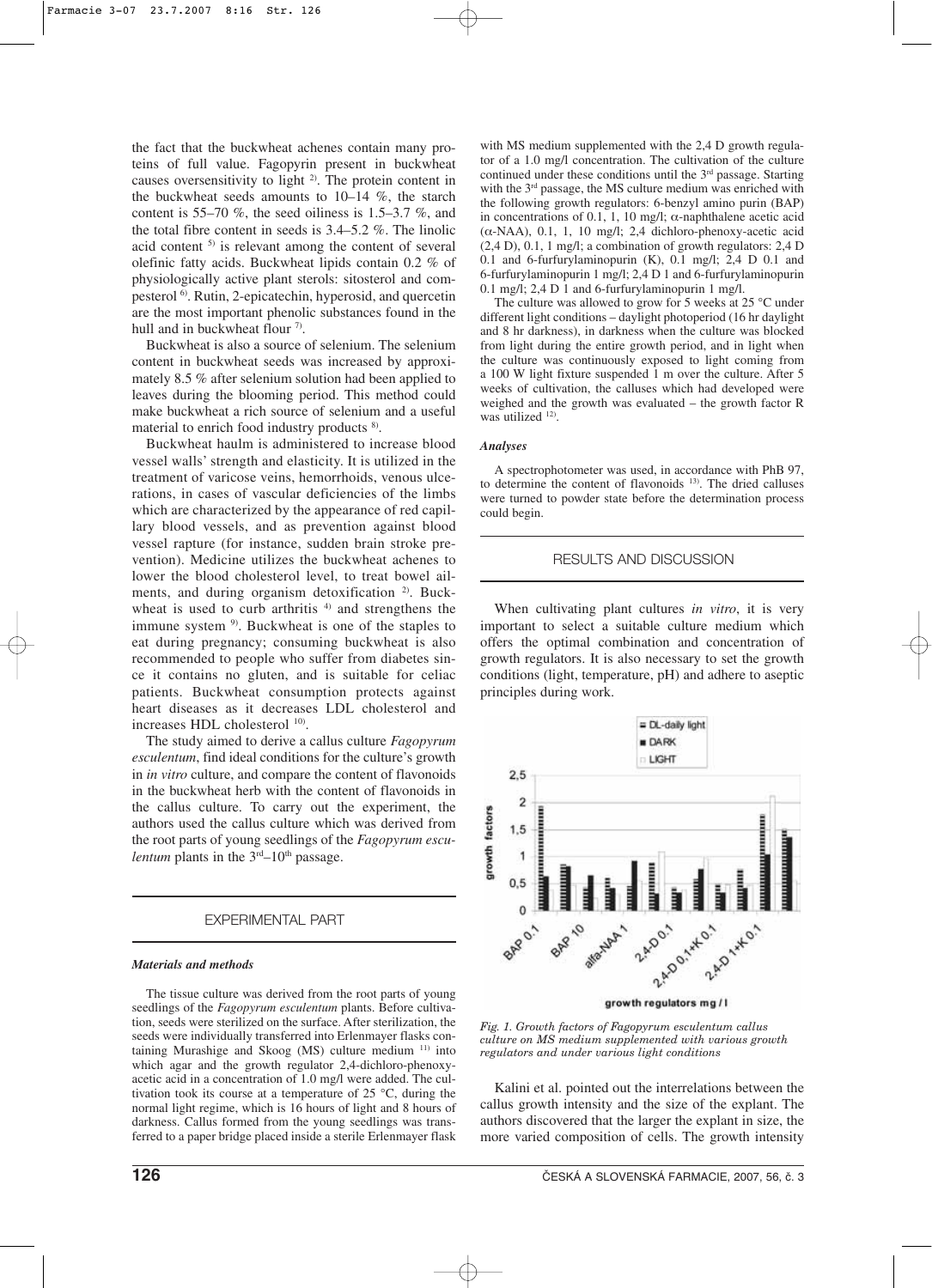of the same type of callus may differ. This variability is caused by the fact that the inoculum is collected not only from different parts of callus cells growing uncontrolled, but also from different calluses <sup>14)</sup>.

During cytodifferentiation, as well as cell aggregation, and morphologic organization stages, the growth slows down, which directly correlates with the synthesis of secondary metabolites in the tissue culture. It has been demonstrated that the factors which are known to slow down the tissue cultures' growth also stimulate the production of secondary metabolites, namely during the secondary metabolism phase. This fact suggests certain antagonism of the primary and secondary metabolism, which is represented at the molecular level by different utilization of common precursors. If the conditions are set to promote fast growth and division, these substances are utilized, for instance, for the synthesis of proteins; but if the conditions are set to inhibit the growth, the substances are utilized for the synthesis of secondary metabolites 12).

The results of the experimental work indicate that the maximum growth of culture during the cultivation occurred when the light and the regulator 2,4-D 1 mg/l+K 0.1 mg/l (RF 2.109) were used (Fig. 1). The maximum production of flavonoids in the culture was achieved during the normal daylight regime cultivation with s 2,4-D 1 mg/l+K 1 mg/l (0.069 %) (Fig. 2).

When the BAP growth regulator was used, the highest growth was recorded when the BAP in a concentration of 0.1 mg/l was used under normal light conditions. The growth factor increased in this case approximately 3.5 times. The growth was also significant with BAP in a concentration of 1 mg/l under normal light regime and in darkness (Fig. 1). When α-NAA was used the highest growth was recorded with the use of  $\alpha$ -NAA 10 mg/l concentration under normal light regime and also under light, and with the use of  $\alpha$ -NAA 1 mg/l in darkness. The growth factors under these conditions were approximately twice as high as with  $α$ -NAA 0.1 mg/l (Fig. 1). When the 2,4-D growth regulator was used, higher growth was achieved with 2,4-D 1mg/l compared to 2,4-D 0.1 mg/l. When the combinations of the growth regulators were used, the highest growth of culture was observed when 2,4-D 1+K 0.1 mg/l and 2,4-D 1+K 1 mg/l combination was used where the growth factor roughly tripled compared to the use of the  $2,4-D$  0.1+K 0.1 mg/l and  $2,4-D$ 0.1+K 1 mg/l combinations (Fig. 1). The test results show that the growth regulators selected had a significant impact on the culture's growth.

The results in the summary of growth factors suggest that the *Fagopyrum esculentum* grew best under normal light regime. The highest growth of the culture under normal light regime was achieved during the cultivation in which with the BAP 0.1 mg/l; 2,4-D 1+K 0.1 mg/l and 2,4-D 1+K 1mg/l regulators were used. Under these conditions, the growth factor roughly tripled. In light, the highest growth was achieved with the 2,4-D 1+0,1K 1mg/l regulators; and in darkness with 2,4-D 1+0.1 K 1 mg/l (Fig. 1).

The results obtained indicate that statistically important increase in the flavonoid content under normal light con-



*Fig. 2. Flavonoid content in Fagopyrum esculentum callus culture on MS medium supplemented with various growth regulators and under various light conditions*

dition was achieved when cultivating with the growth regulators BAP 0.1, 1, 10 mg/l; α-NAA 0.1, 10 mg/l; 2,4-D 0.1, 1 mg/l; 2,4-D 0.1+K 1; 2,4-D 1+K 0.1; 2,4-D 1+K 1 mg/l (Fig. 2). When cultivating in darkness, a statistically important increase was recorded in the flavonoid content when BAP 0.1 mg/l;  $\alpha$ -NAA 1 mg/l; 2,4-D 0.1, 1 mg/l; 2,4-D 0.1+K 1; 2,4-D 1+K 1 mg/l regulators were used. Statistically important increase in the flavonoid content was observed when the following growth regulators were used: BAP 1, 10 mg/l; α-NAA 0.1, 1, 10 mg/l; 2,4-D 0.1 mg/l; 2,4-D 0.1+K 0,1; 2,4-D 0.1+K 1; 2,4-D 1+K 0.1; 2,4-D 1+K 1 mg/l (Fig. 2). The results obtained from the test allow the authors to state that the growth regulators which had been selected had a significant impact on the production of flavonoids in the callus culture.

The summary of the flavonoid contents shows that the *Fagopyrum esculentum* culture produced flavonoids best in light. The production increased 3.5 times under the normal light regime with 2,4-D 1+K 1 mg/l and in darkness with 2,4-D 1 mg/l. The production of flavonoids increased roughly 2.5 times during the normal light regime with 2,4-D 0.1+K 1 mg/l and in light with  $α$ -NAA 0,1 mg/l; and approximately doubled with the use of α-NAA 1 mg/l (Fig. 2).

The study has revealed that the average content of flavonoids in the *Fagopyrum esculentum* callus culture is 0.023 %. In comparison with intact plants, the plant callus cultures generally produce a smaller number of secondary metabolites. The contents of flavonoids in buckwheat listed below were quoted by different authors: Oshawa and Tsutsumi grew different strains of buckwheat. Employing HPLC to determine the content of rutin in ground seeds, the average rutin content in plants grown under long-day conditions was established at 0.147 mg/g. The plants grown under short-day conditions contained 0.064 mg/g of rutin 15). Wanatabe stated that the total concentration of flavonoids in buckwheat seeds and hull was 18.8 mg/100 g and 74 mg/100 g  $^{16}$ . When determining the rutin content in ground buckwhe